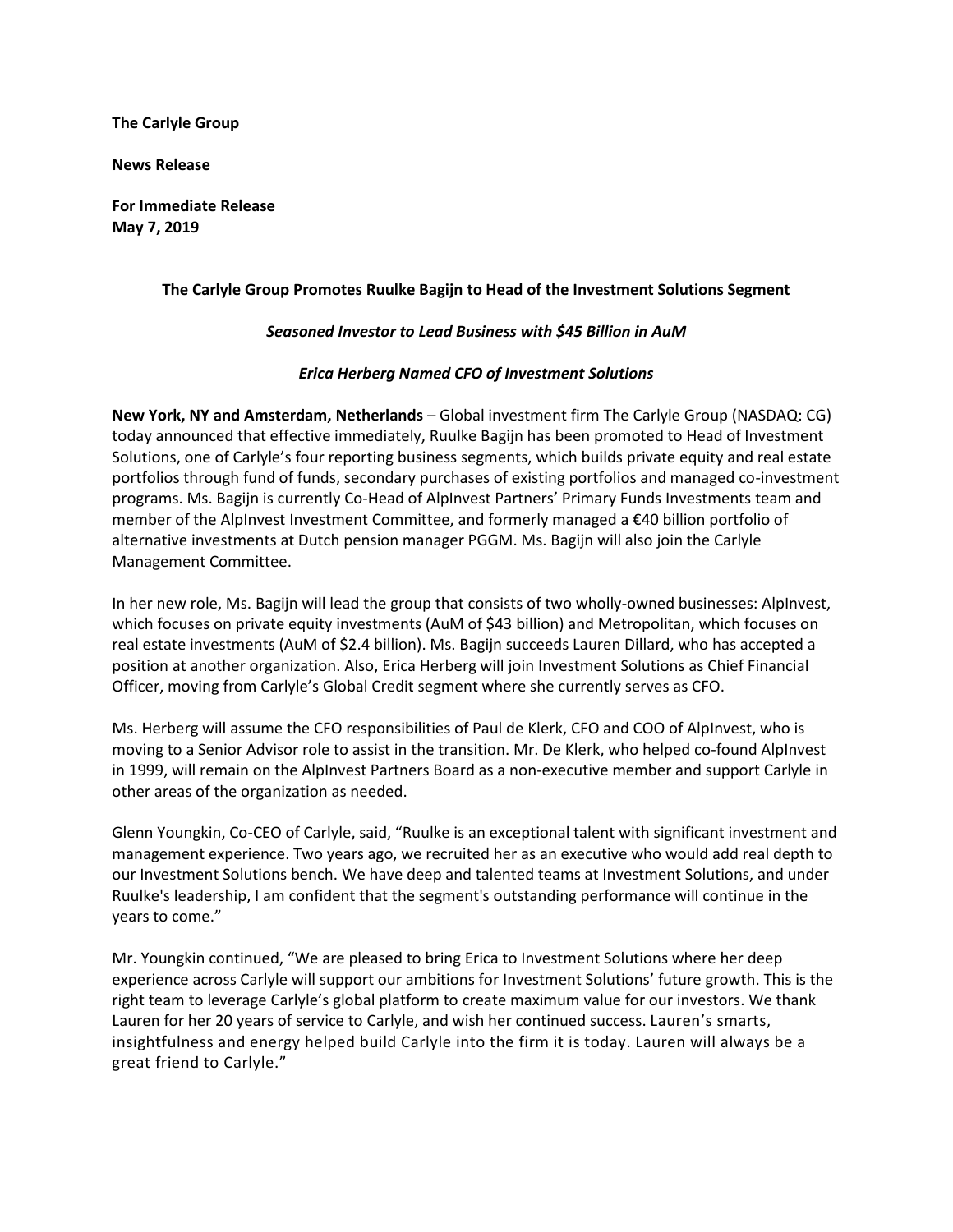He added, "Paul de Klerk helped start an extraordinary firm that has served investors well for two decades. We are grateful for his leadership and commitment to excellence, and deeply appreciate his willingness to support this leadership transition."

Ms. Bagijn said, "I am honored to lead this organization and talented team of professionals, who are committed to outstanding investment performance. I'm especially excited to welcome Erica in her new role and to work with her as we grow the Investment Solutions segment."

Prior to joining AlpInvest in 2017, Ms. Bagijn worked at AXA Investment Managers-Real Assets*,* where she was Global Head of Real Assets Private Equity and a member of its Management Board. Before AXA, Ms. Bagijn worked for PGGM, where she was Co-CIO of Investment Management and CIO of Private Markets. Ms. Bagijn earned an MSc in Economics from Erasmus University Rotterdam and is a CFA Charterholder.

Ms. Herberg, a nearly 20-year Carlyle veteran, is a Managing Director and has been Chief Financial Officer of the Global Credit segment since 2015, based in New York. From 2011 - 2015, Ms. Herberg was responsible for the Fund Management Operations of Carlyle's Europe-based private equity funds, based in Luxembourg and London. Prior to this role, Ms. Herberg led the Real Assets Partnership Accounting team from Washington, DC. Before joining Carlyle in 1999, Ms. Herberg was an auditor with KPMG, LLP. She earned a BS in accounting from Boston College, and has been a CPA in the state of Virginia since 1998.

In her new role, Ms. Bagijn will divide her time mainly between New York and Amsterdam. Ms. Herberg will be based in Amsterdam.

\* \* \* \* \*

#### **About The Carlyle Group**

The Carlyle Group (NASDAQ: CG) is a global investment firm with deep industry expertise that deploys private capital across four business segments: Corporate Private Equity, Real Assets, Global Credit and Investment Solutions. With \$222 billion of assets under management as of March 31, 2019, Carlyle's purpose is to invest wisely and create value on behalf of our investors, portfolio companies and the communities in which we live and invest. The Carlyle Group employs more than 1,725 people in 33 offices across six continents.

Through its two business lines, AlpInvest and Metropolitan, the Investment Solutions platform gives investors access to the large and complex universe of private equity and real estate assets through primary, secondary and co-investment funds —on a global basis.

Web[: www.carlyle.com](http://www.carlyle.com/) Videos[: https://www.youtube.com/user/OneCarlyle](https://www.youtube.com/user/OneCarlyle) Tweets[: http://www.twitter.com/onecarlyle](http://www.twitter.com/onecarlyle) Podcasts:<http://www.carlyle.com/about-carlyle/market-commentary>

#### **Media Contacts:**

**The Carlyle Group - US** Christa Zipf Phone: +1-212-813-4578